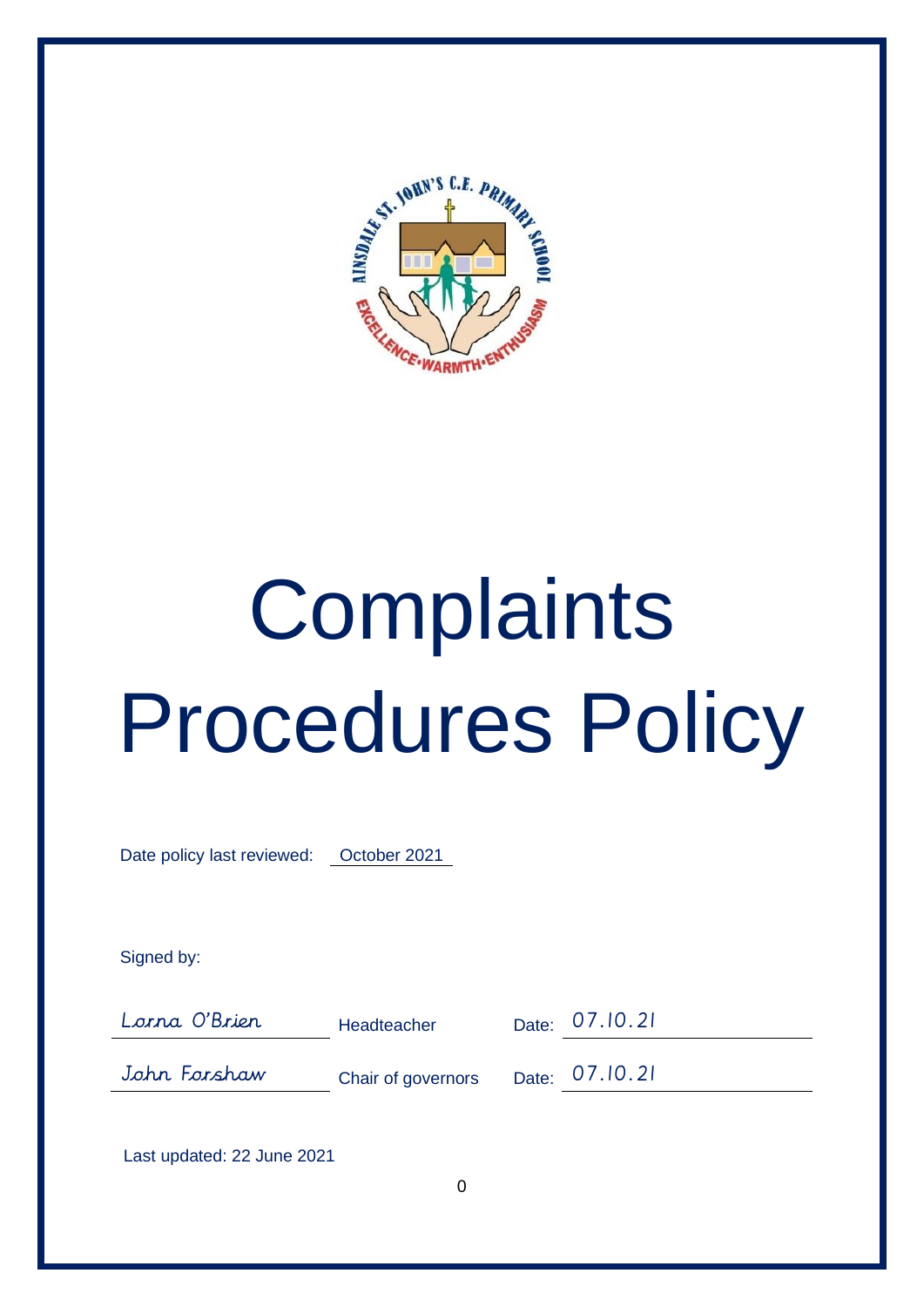# **Contents**

Statement of intent

- 1. Legal framework
- 2. Definitions
- 3. Roles and responsibilities
- 4. Making a complaint
- 5. Complaints procedure
- 6. Interviewing witnesses
- 7. Recording a complaint
- 8. Complaints not covered by this procedure
- 9. Exceptional circumstances
- 10. Managing unreasonable requests
- 11. Complaints campaigns
- 12. Barring from the premises
- 13. Standard of fluency complaints
- 14. Role of the school complaints unit (SCU)
- 15. Transferring data
- 16. Availability
- 17. Monitoring and review

# **Appendices**

- A. Complaints Procedure Form
- B. Example Letter to Complaints for a Stage Two Complaint
- C. Example Letter for Complaints Against the Headteacher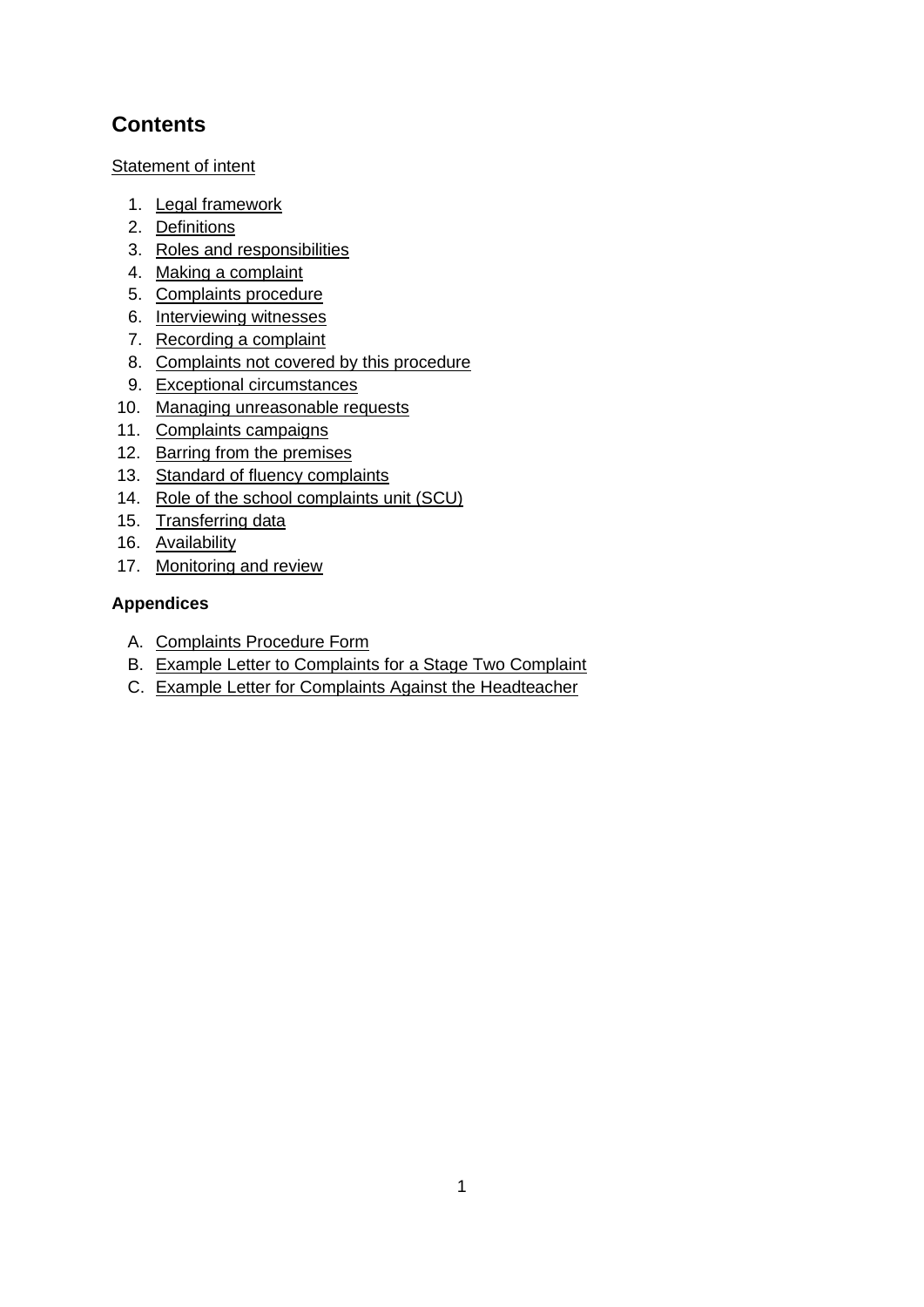#### **Statement of intent**

Ainsdale St. John's CE Primary School will resolve all complaints at the earliest possible stage, and where possible, informally, and is dedicated to continuing to provide the highest quality of education possible throughout the procedure.

This policy has been created to deal with any complaint against a member of staff or the school as a whole, relating to any aspects of the school or the provision of facilities or services. It is designed to ensure that the school's complaints procedure is straightforward, impartial, nonadversarial, allows a full and fair investigation, respects confidentiality and delivers an effective response and appropriate redress.

Any person, including a member of the public, is able to make a complaint about the provision of facilities or services that the school provides. This policy outlines the procedure that the complainant and school must follow. Once a complaint has been made, it can be resolved or withdrawn at any stage.

The headteacher will be the first point of contact when following the complaints procedure. All meetings which take place as a result of a complaint being made will be held in private and proceedings will be treated as confidential.

Please note: All timescales in this procedure refer to school working days, for this school, excluding school holidays, In Service Training (INSET) days and bank holidays. Any complaints made outside of this time will be considered to have been received on the first school day after the holiday period.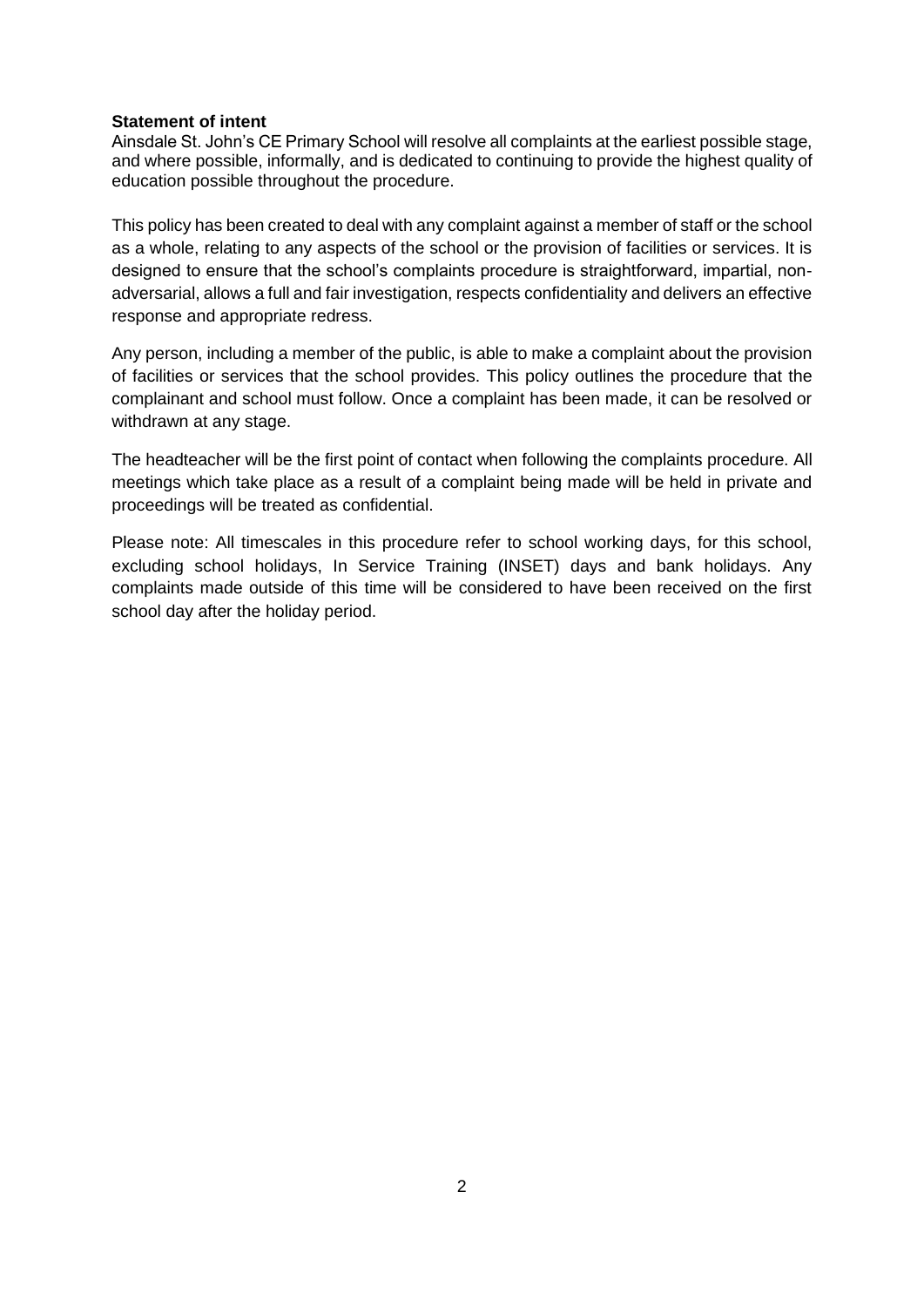# **1. Legal framework**

This policy has due regard to all relevant legislation including, but not limited to, the following:

- Education Act 2002
- Freedom of Information Act 2000
- Immigration Act 2016
- Equality Act 2010
- UK General Data Protection Regulation (GDPR)
- Data Protection Act 2018
- The Education (Pupil Information) (England) Regulations 2005
- The School Information (England) (Amendment) Regulations 2016

This policy has also due regard to guidance including, but not limited to, the following:

- DfE (2021) 'Best practice guidance for school complaints procedures 2020'
- HM Government (2016) 'Code of Practice on the English language requirement for public sector workers'

This policy operates in conjunction with the following school policies:

- Records Management Policy
- Child Protection and Safeguarding Policy
- Grievance Policy
- Exclusion Policy
- Whistleblowing Policy

# **2. Definitions**

For the purpose of this policy, a "**complaint**" can be defined as 'an expression of dissatisfaction' towards the actions taken or a perceived lack of action taken.

A "**concern**" can be defined as 'an expression of worry or doubt' where reassurance is required. For the purpose of this policy, concerns will be classed and addressed as complaints.

Complaints can be resolved formally, through this procedure, or informally dependent on the complainant's choice. Any complaint or concern will be taken seriously, whether formally or informally, and the appropriate procedures will be implemented.

A "**grievance**" is an issue raised by a member of staff where they feel the school has not implemented a policy or process fairly or properly. Grievances will be dealt with in line with the school's Grievance Policy.

For the purpose of this policy, "**unreasonable complaints**" include:

- Vexatious complaints, which:
	- Are obsessive, persistent, harassing, prolific, repetitious.
	- Insist upon pursuing unmeritorious complaints and/or unrealistic outcomes beyond all reason.
	- Insist upon pursuing meritorious complaints in an unreasonable manner.
	- Are designed to cause disruption or annoyance.
	- Demand for redress which lacks any serious purpose or value.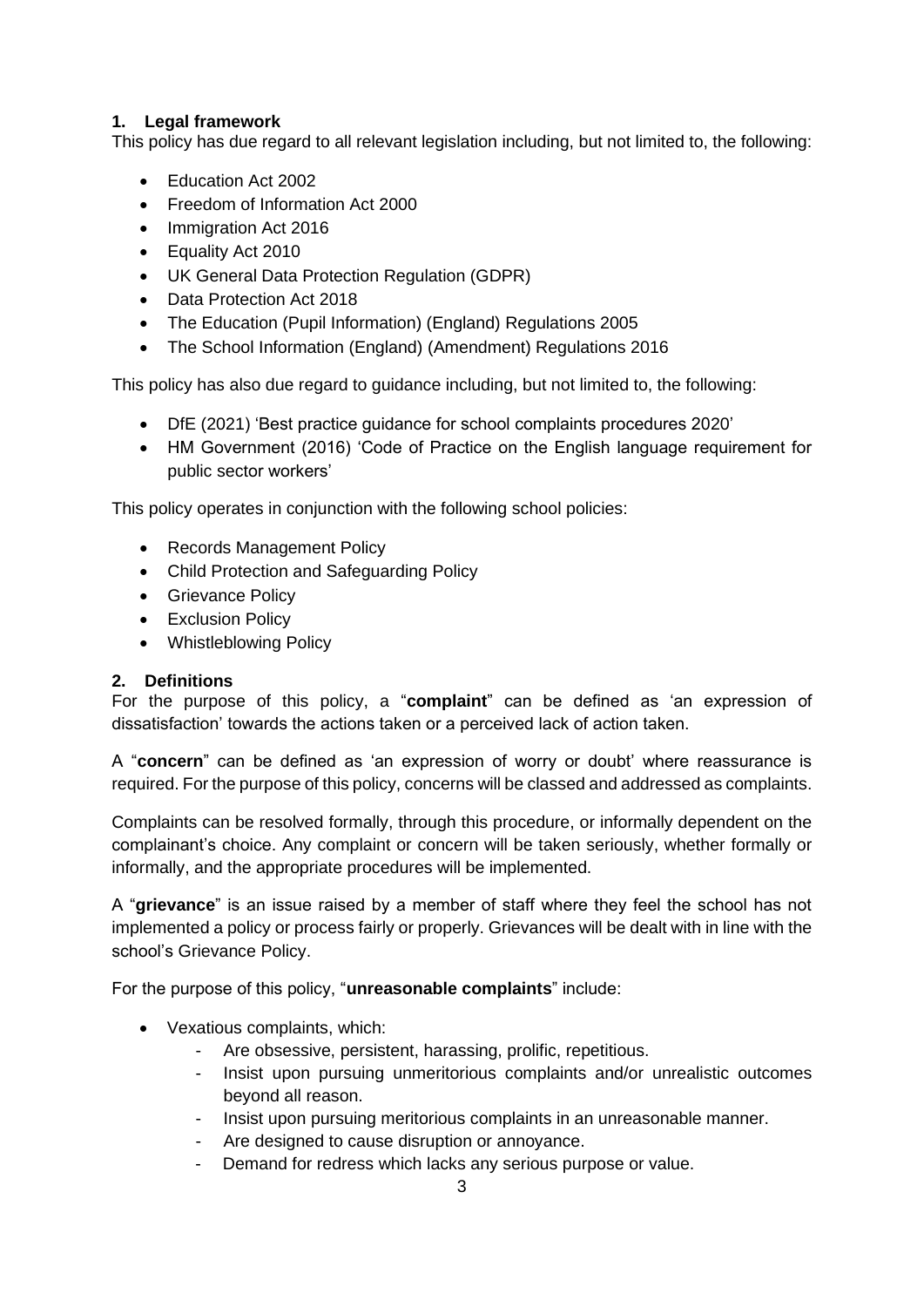- Serial or persistent complaints, which:
	- Are duplicated, sent by the same complainant once the initial complaint has been closed.
	- Are new complaints that are submitted additionally, as part of an existing open complaint, by the same complainant.

Serial or persistent complaints will only be marked as 'serial' once the complainant has completed the complaints procedure. It is the complaint that will be marked as 'serial', meaning the complainant can complain about a separate issue if necessary.

For the purpose of this policy, "**duplicate complaints**" are identical complaints received from a complainant's spouse, partner, grandparent or child. These complaints will not be addressed again, the individual making the second complaint will be informed that the complaint has been dealt with on a local level and if they are dissatisfied with the result, they can appeal to the DfE.

Any new details provided by a complainant's spouse, partner, grandparent or child, will be investigated and dealt with in line with the complaints procedure.

# **3. Roles and responsibilities**

The complainant will:

- Cooperate with the school in seeking a solution to the complaint.
- Express the complaint and their concerns in full at the earliest possible opportunity.
- Promptly respond to any requests for information or meetings.
- Ask for assistance as needed.
- Treat any person(s) involved in the complaint with respect.

The complaint investigator will:

- Ensure that all parties involved in the complaint are fully updated throughout each stage of the procedure.
- Guarantee that all parties involved in the procedure are aware of any relevant legislation, including the Equality Act 2010, UK GDPR, Data Protection Act 2018 and Freedom of Information Act 2000.
- Keep up-to-date records throughout the procedure these records will be kept securely on the school's ICT system and retained in line with the school's Records Management Policy.
- Liaise with all parties involved to ensure the complaints procedure runs smoothly, including the headteacher, clerk to governors and chair of governors.
- Ensure, where the complainant is dissatisfied with the response, they are allowed to escalate it to the next formal stage and are provided the opportunity to complete the complaints procedure in full.
- Be aware of issues with regards to sharing third party information.
- Understand the complainant's need for additional support, including interpretation support, and will be aware of any issues concerning this.

The headteacher, or where the complaint is against the headteacher, the chair of governors, is responsible for: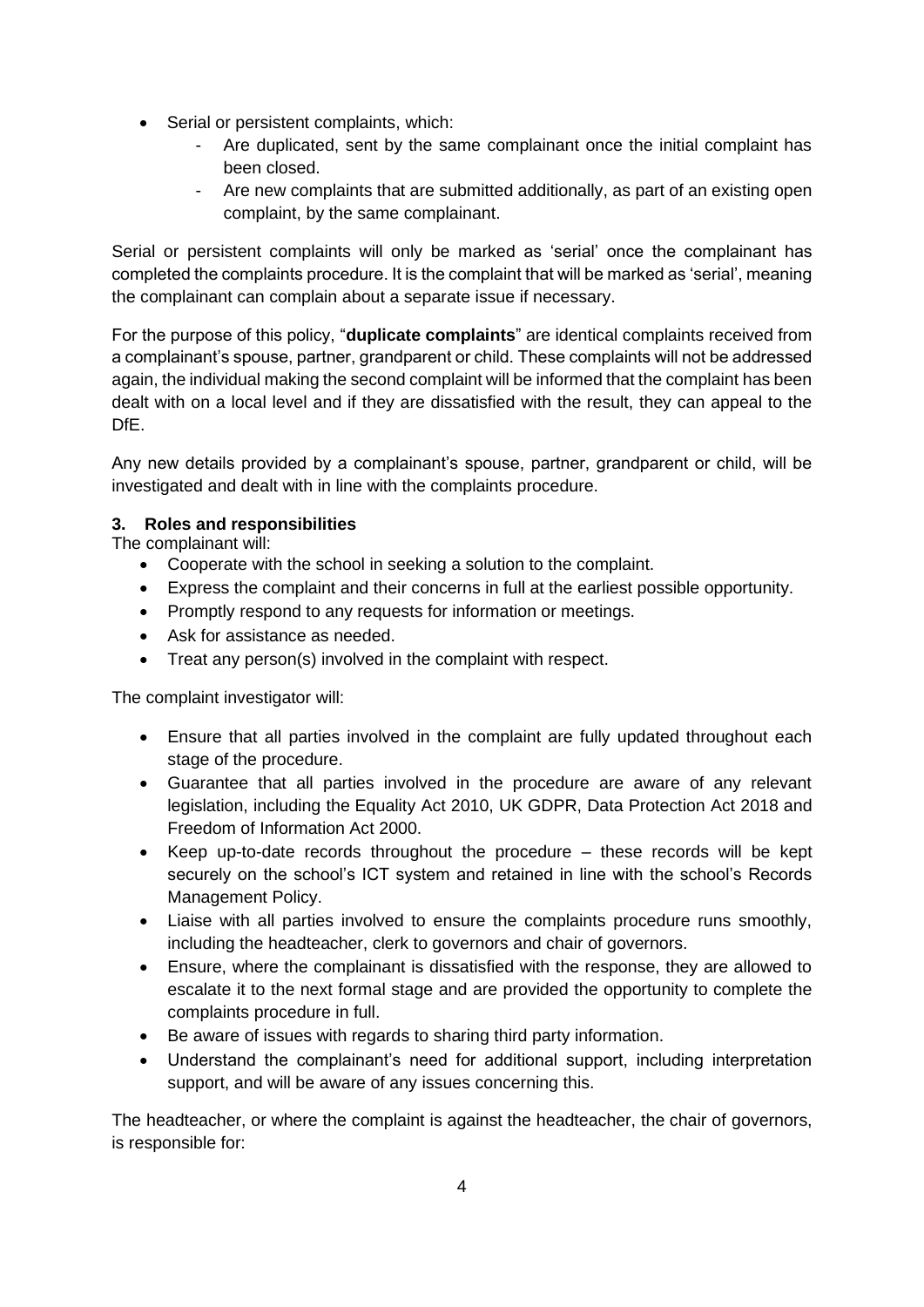- Providing a sensitive and thorough interviewing process of the complainant to establish what has happened and who is involved.
- Considering all records, evidence and relevant information provided.
- Interviewing all parties that are involved in the complaint, including staff and pupils.
- Analysing all information in a comprehensive and fair manner.
- Liaising with the complainant and complaint investigator to clarify an appropriate resolution to the problem.
- Identifying and recommending solutions and courses of actions to take.
- Being mindful of timescales and ensuring all parties involved are aware of these timescales.
- Responding to the complainant in a clear and understandable manner.

The panel chair will:

- Ensure that minutes of the meetings are taken on every occasion.
- Explain the remit of the panel to the complainant.
- Ensure that all issues are addressed and that outcomes are reached based on facts and evidence.
- Help to put at ease and console individuals involved who are not used to speaking at such hearings, particularly any pupils involved.
- Conduct the hearing in an informal manner, ensuring that everyone is treated with respect and courtesy.
- Ensure that the room's layout and setting is informal and non-adversarial, yet still sets the appropriate tone.
- Confirm that no member of the panel has previously been involved in the earlier stages of the procedure or has an external interest in the outcome of the proceedings.
- Give both the complainant and the school the opportunity to state their case and seek clarity without undue interruption.
- Provide copies of any written material or evidence to everyone in attendance of the meeting, ensuring that everyone has seen the necessary material.
- Organise a short adjournment of the hearing if required.
- Continuously liaise with the panel clerk and complaint investigator to ensure the procedure runs smoothly.
- Help to provide the support necessary where the complainant is a child.

All panel members will be aware that:

- The review panel meeting is independent and impartial.
- No individual with prior involvement in the complaint, or the circumstances surrounding it, is permitted to sit on the panel.
- The aim of the panel is to achieve a reasonable resolution and, ultimately, attain a harmonious reconciliation between the parties involved.
- Reconciliation between the school and complainant is not always achievable, and that it may only be possible to establish facts and make recommendations to reassure the complainant that their case has been taken seriously.
- The panel can:
	- Dismiss or uphold the complaint, in whole or in part.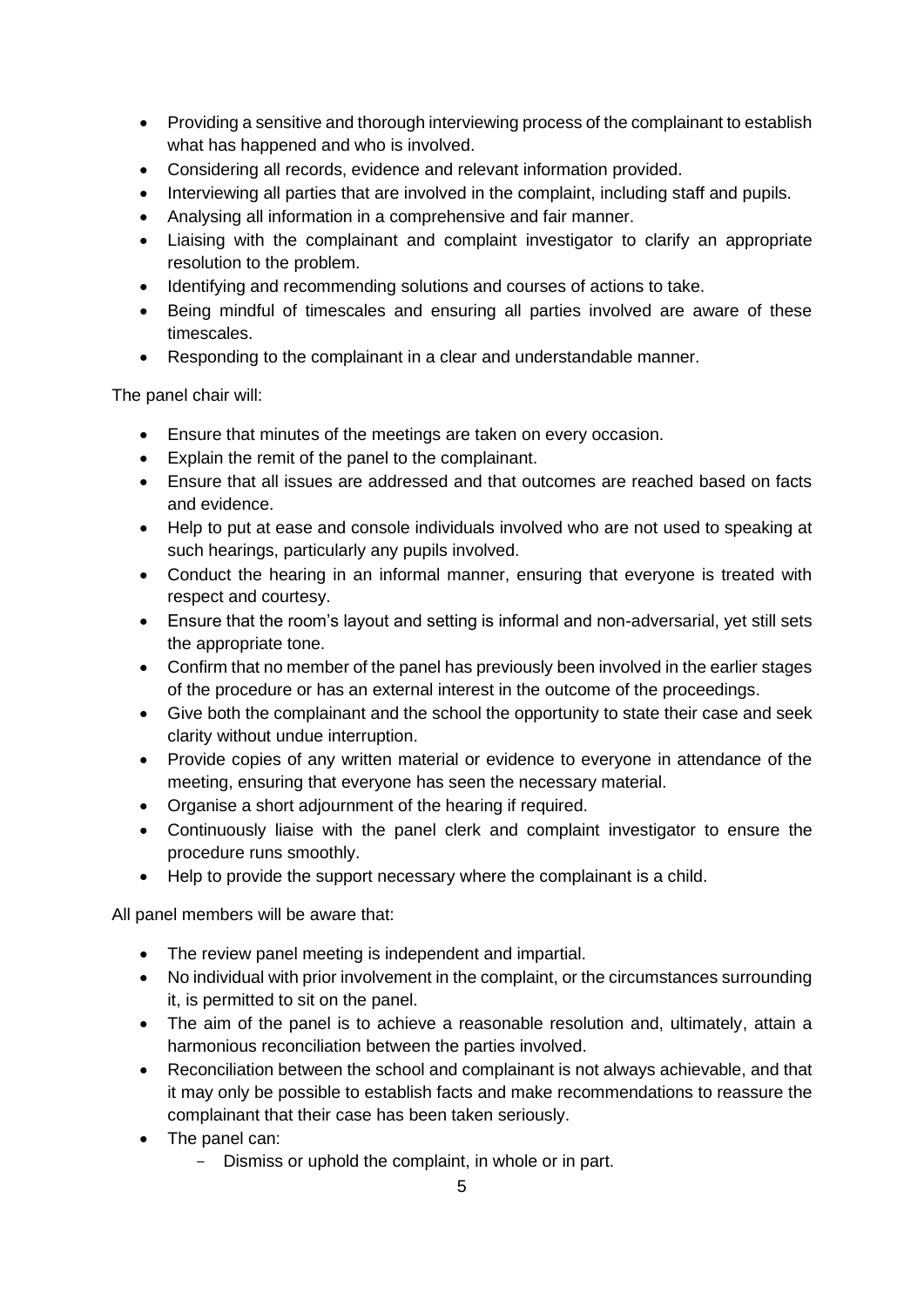- Decide on appropriate action to be taken.
- Recommend changes that the school can make to prevent reoccurrence of the problem.
- Complainants may feel nervous or inhibited in a formal setting and, therefore, the proceedings should be as welcoming as possible.
- When a child is present at the hearing, extra care needs to be taken to ensure that the child does not feel intimidated, as well as ensuring the child's view is represented equally.

The panel clerk will:

- Continuously liaise with the complaint investigator.
- Record the proceedings.
- Set the date, time and venue of all hearings, ensuring that this is appropriate, convenient and accessible to all parties involved.
- Collate all written material or evidence involved and send it to the parties involved in timely advance of the hearing.
- Greet all parties as they arrive at the hearing.
- Ensure that the minutes of the panel hearing are circulated.
- Notify the relevant parties of the panel's decision and any other actions to be taken.

# **4. Making a complaint**

Complaints are not restricted to parents of attending pupils – the school will consider all complaints, providing they are not anonymous.

The school will ensure the complaints procedure is:

- Easily accessible and publicised on the school's website.
- Simple to understand and put into practice.
- Impartial and fair to all parties involved.
- Respectful of confidentiality duties.
- Continuously under improvement, using information gathered during the procedure to inform the school's Senior Leadership Team.
- Fairly investigated, by an independent person when necessary.
- Used to address all issues to provide appropriate and effective responses where necessary.

Complaints are expected to be made as soon as possible after an incident arises to amend the issue in an appropriate timescale. The school upholds a three-month time limit in which a complaint can be lodged regarding an incident. Complaints made outside this time limit will not be automatically refused and exceptions will be considered. In the case of any timescales changing, all parties involved will be informed of the changes in a timely manner.

Complaints should be made using the appropriate channels of communication, including the use of the Complaints Procedure Form. All complaints shall be considered, whether they are made in person, by telephone, in writing, electronically via email, or via a third party (such as the Citizen's Advice Bureau), providing they are not anonymous.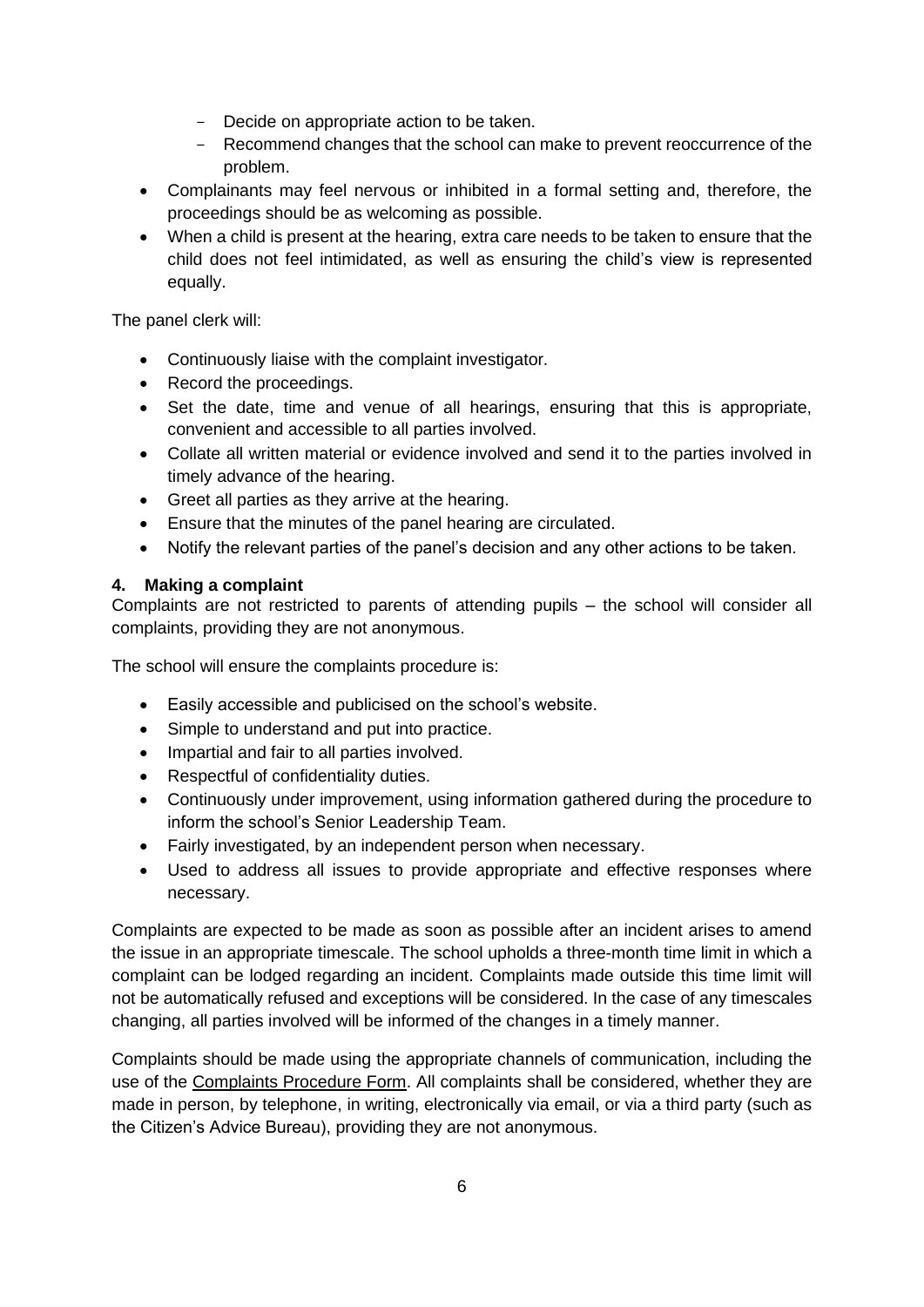A complaint can progress to the next stage of the procedure even if it is not viewed as "justified". All complainants are given the opportunity to fully complete the complaints procedure.

Any complaint made against a member of staff will be initially dealt with by the headteacher, and then by a committee of the governing board if not resolved.

Any complaint made against the headteacher shall be initially dealt with by a suitably skilled member of the governing board and then by a committee of the governing board.

Any complaint made against the chair of governors or any other member of the governing board should be made in writing to the clerk to governors. Any complaint made against the entire governing board, or complaints involving the chair of governors and the vice chair of governors, should be made in writing to the clerk to governors. The clerk to governors will then determine the most appropriate course of action, depending on the nature of the complaint. This action may involve sourcing an independent investigator to initially deal with the complaint and then getting the complaint to be heard by co-opted governors from another school.

Under some circumstances, it may be necessary to deviate from the complaints procedure. Any deviation will be documented, along with the reasons for this.

Information about a complaint will not be disclosed to a third party without written consent from the complainant.

#### **5. Withdrawing a Complaint**

If a complainant wishes to withdraw their complaint, they will be asked to confirm this in writing.

#### **6. Complaints procedure**

#### **Stage one – Formal complaint made to the headteacher, or in the case of a complaint against the headteacher, made in writing to the clerk to governors for the chair of governors**

Stage one of the process will be completed within 15 school days. Where the situation is recognised as complex, and it is deemed to be unable to be resolved within this timescale, the headteacher or clerk to governors will contact the complainant to inform them of the revised target date via a written notification.

An appointment with the headteacher should be made as soon as reasonably practical, to avoid any possible worsening of the situation.

If the complaint is against the headteacher, the complainant will initially need to write, in confidence, to the clerk to governors. The clerk to governors will then pass the complaint to the chair of governors, who will seek to resolve the issue informally, e.g. by arranging a meeting with the complainant within 15 days, before moving directly to stage three of the procedure.

Where the headteacher or chair of governors has made reasonable attempts to accommodate the complainant with dates for a complaint meeting and they refuse or are unable to attend, the meeting will be convened in their absence and a conclusion will be reached in the interests of drawing the complaint to a close.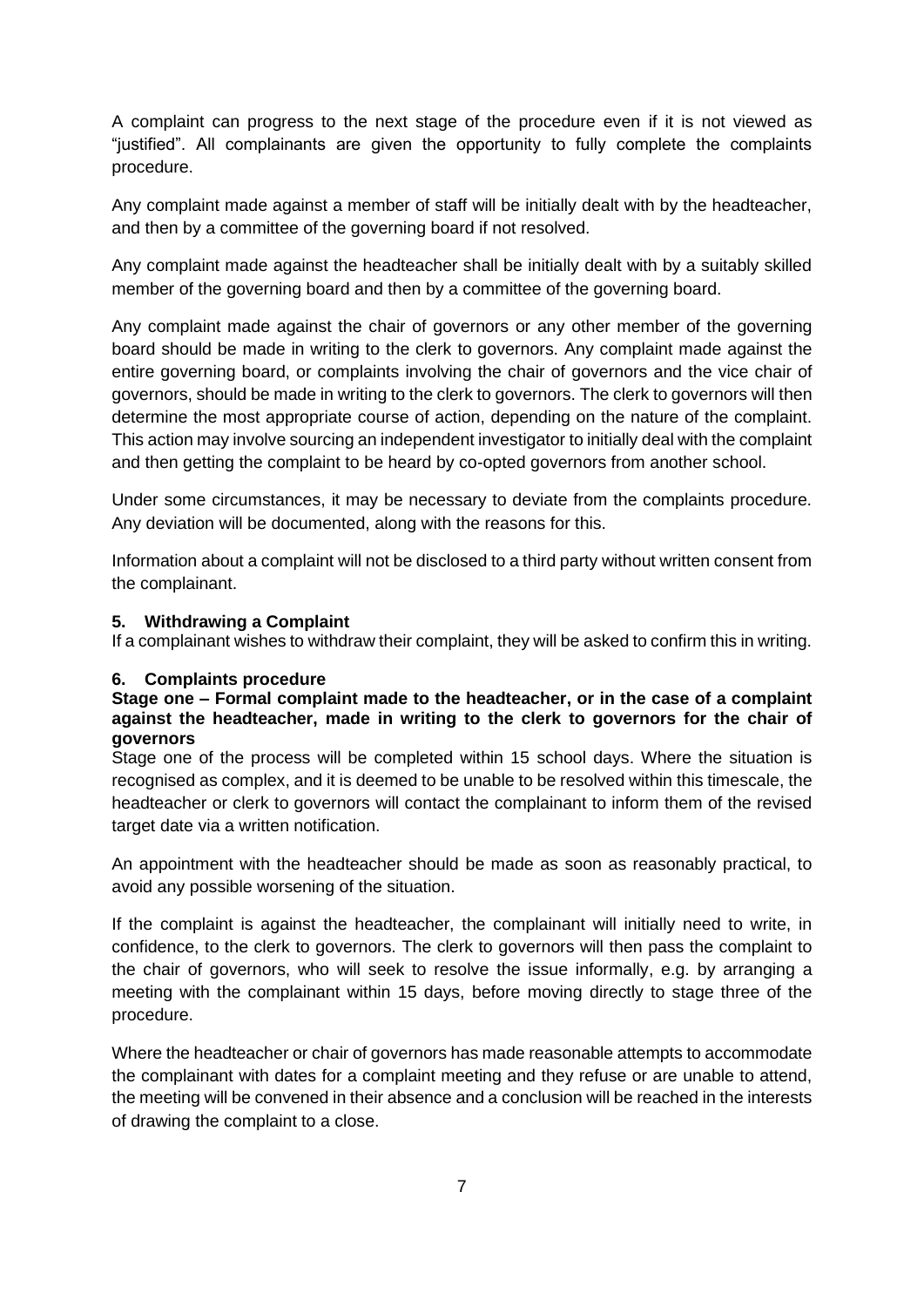Where there are communication difficulties, the complaint may be made in person or via telephone.

To prevent any later challenge or disagreement over what was said, brief notes of meetings and telephone calls are kept, and a copy of any written response is added to the record. Provided that the complaint is not against a member of staff or the headteacher, these notes are kept securely on the school's ICT system and, where appropriate, encrypted. Where complaints are against a member of staff or the headteacher, notes are kept by the clerk to governors on a secure computer not accessible via the school's ICT system.

In terms of a complaint being made against a member of staff, the headteacher will discuss the issue with the staff member in question. Where necessary, the headteacher will conduct interviews with any relevant parties, including witnesses and pupils, and take statements from those involved.

All discussions shall be recorded by the headteacher or the clerk to governors, and findings and resolutions will be communicated to the complainant either verbally or in writing.

Once all facts are established, the headteacher shall contact the complainant in writing with an explanation of the decision. The complainant will be advised of any escalation options (e.g. escalation to stage three) and will be provided with details of this process. The complainant will also be provided with copies of minutes, subject to any necessary redactions under the Data Protection Act 2018 and the UK GDPR.

Any further action the school plans to take to resolve the issue will be explained to the complainant in writing. If the complainant is not satisfied with the outcome suggested, the procedure will progress to stage three.

#### **Stage two – Investigation by the chair of governors**

The complainant should submit any complaint in respect of the headteacher's investigation in writing (or via an alternative method if necessary) to the chair of governors.

The chair of governors will carry out an investigation and consider all available evidence. Where the chair of governors has already been involved, e.g. in complaints against the headteacher, the investigation will be carried out by the vice chair of governors.

The complainant and the headteacher will be informed of the outcome within 20 school days of the chair of governors receiving the complaint. The complainant will be advised of any escalation options, e.g. escalation to stage three, and will be provided with details of this process. The complainant will also be provided with copies of minutes, subject to any necessary redactions under the Data Protection Act 2018 and the UK GDPR.

If the complainant is not satisfied with the manner in which the process has been followed, considers the decision to be perverse, or believes that the chair has acted unreasonably, they may request that the governing board reviews the complaint (stage three).

#### **Stage three – Complaints appeal panel (CAP)**

Following receipt of a stage two outcome, the complaint should be made in writing to the chair of governors within 10 school days.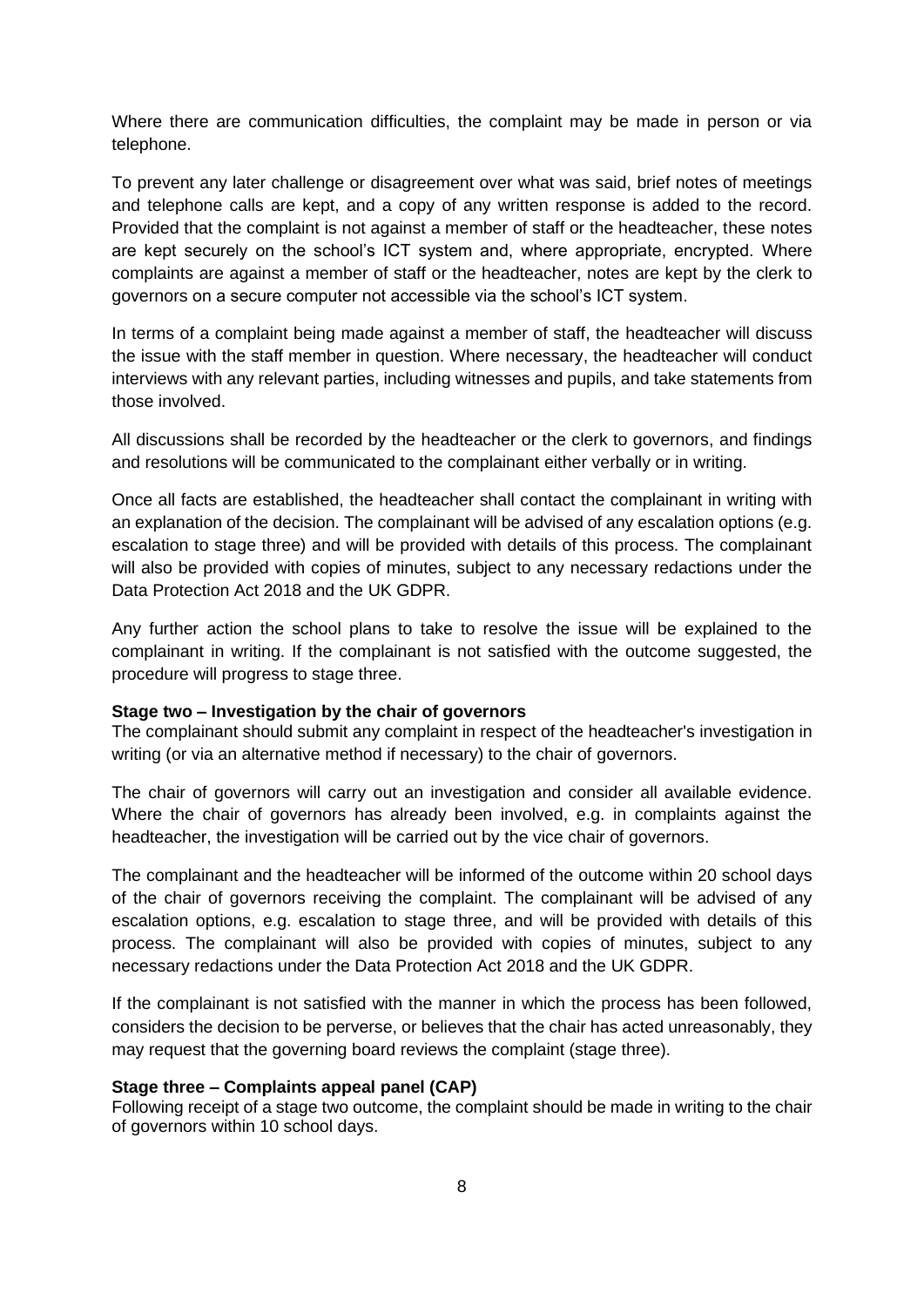Where there are communication difficulties, the complaint may be made in person or via telephone.

To prevent any later challenge or disagreement over what was said, brief notes of meetings and telephone calls are kept, and a copy of any written response is added to the record. These notes are kept securely by the clerk to governors.

Written acknowledgement of the complaint will be made within 3 school days. This will inform the complainant that a CAP will hear the complaint within 20 school days.

A complainant may bring someone with them to the panel meeting to provide support, this can be a relative or a friend. Generally, we do not encourage either party to bring legal representatives to the meeting. However, there may be occasions when legal representation is appropriate e.g. where a school employee is a witness in a complaint, they may be entitled to bring union or legal representation.

If a school employee is called as a witness in a complaints meeting, they may wish to be supported by a representative of their trade union. Any such representative will be present in a supportive capacity only and will not be allowed to speak on the member of staff's behalf.

The chair of governors, or another nominated governor, will convene a CAP comprising:

• Three members of the governing board.

If the whole governing board is aware of the substance of a complaint before the CAP has been completed, an independent panel should be arranged to hear the complaint.

If the complainant believes there is likely to be bias in the proceedings, they reserve the right to request an independent panel – complainants should provide evidence to support their request. Where the appearance of bias is sufficient to taint the decision reached, the request will likely be granted by the governing board.

To appoint a governor from another school onto an independent complaints panel, the governing board does not have to enter into, or already be in, a formal arrangement under the School Governance (Collaboration) (England) Regulations 2003.

Where an independent panel is arranged on an ad-hoc, informal basis, governors who are suitability skilled and who can demonstrate their independence will be sourced. Governors from any category of governor or associate members of another governing board can be approached to take part in an independent panel.

Governors from academies may be asked to serve on an independent panel.

A formal collaborative arrangement will be made with another maintained school where the school wishes to appoint a standing committee to hear all the complaints received under the complaints committee's tenure.

Where appropriate, the clerk to governors will ask for support from their network or governor services team at the LA.

Five days' notice will be given to all parties attending the CAP, including the complainant.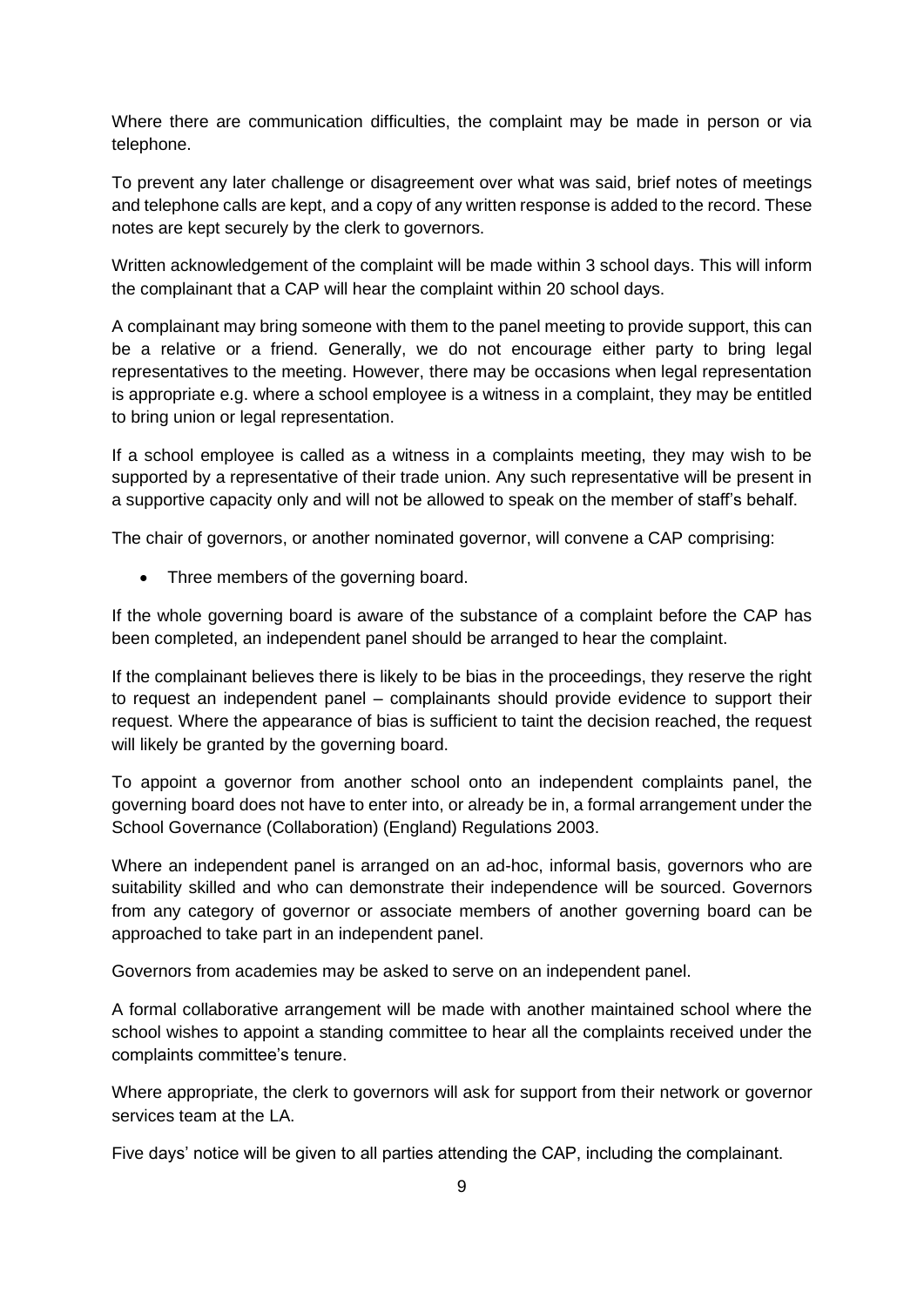Prior to the hearing, the chair of governors will have written to the complainant informing them of how the review will be conducted. The headteacher will also have a copy of this letter.

At the hearing, all participants will be given the opportunity to put their case across and discuss any issues.

The CAP will consider issues raised in the original complaint and any issues which have been highlighted during the complaints procedure.

The meeting should allow for:

- The complainant to be present and accompanied at the hearing if they wish.
- The complainant to explain their complaint and the headteacher to explain the reasons for their decision.
- The complainant to question the headteacher, and vice versa, about the complaint.
- Any evidence, including witnesses who have been prior approved by the chair of the CAP, to be questioned.
- Members of the CAP to question both the complainant and the headteacher.
- Final statements to be made by both parties involved.

The complainant will receive a written response explaining the panel's findings and recommendations within 15 school days. This letter will also explain whether there are any further rights of appeal and to whom they need to be addressed.

Where relevant, the person complained about will receive a summary of the panel's findings and recommendations. They will also receive a copy of the minutes, subject to any necessary redactions under the Data Protection Act 2018 and the UK GDPR.

#### **Final stage – Appeal**

If a complaint has completed the school's process and the complainant remains dissatisfied, they have the right to refer their complaint to the Secretary of State using the [online form](https://form.education.gov.uk/en/AchieveForms/?form_uri=sandbox-publish://AF-Process-f1453496-7d8a-463f-9f33-1da2ac47ed76/AF-Stage-1e64d4cc-25fb-499a-a8d7-74e98203ac00/definition.json&redirectlink=%2Fen&cancelRedirectLink=%2Fen) or in writing to:

Ministerial and Public Communications Division

Department for Education

Piccadilly Gate

Store Street

Manchester

M1 2WD

There are exceptional circumstances to the provisions outlined in section 5. These are outlined in section 9 of this policy.

The Secretary of State has a duty to consider all complaints raised but will only intervene where the governing board has acted unlawfully or unreasonably and where it is expedient or practical to do so. In this case, the word "unreasonably" is used in a strict sense and means acting in a way that no reasonable school or governing board could act in the circumstances.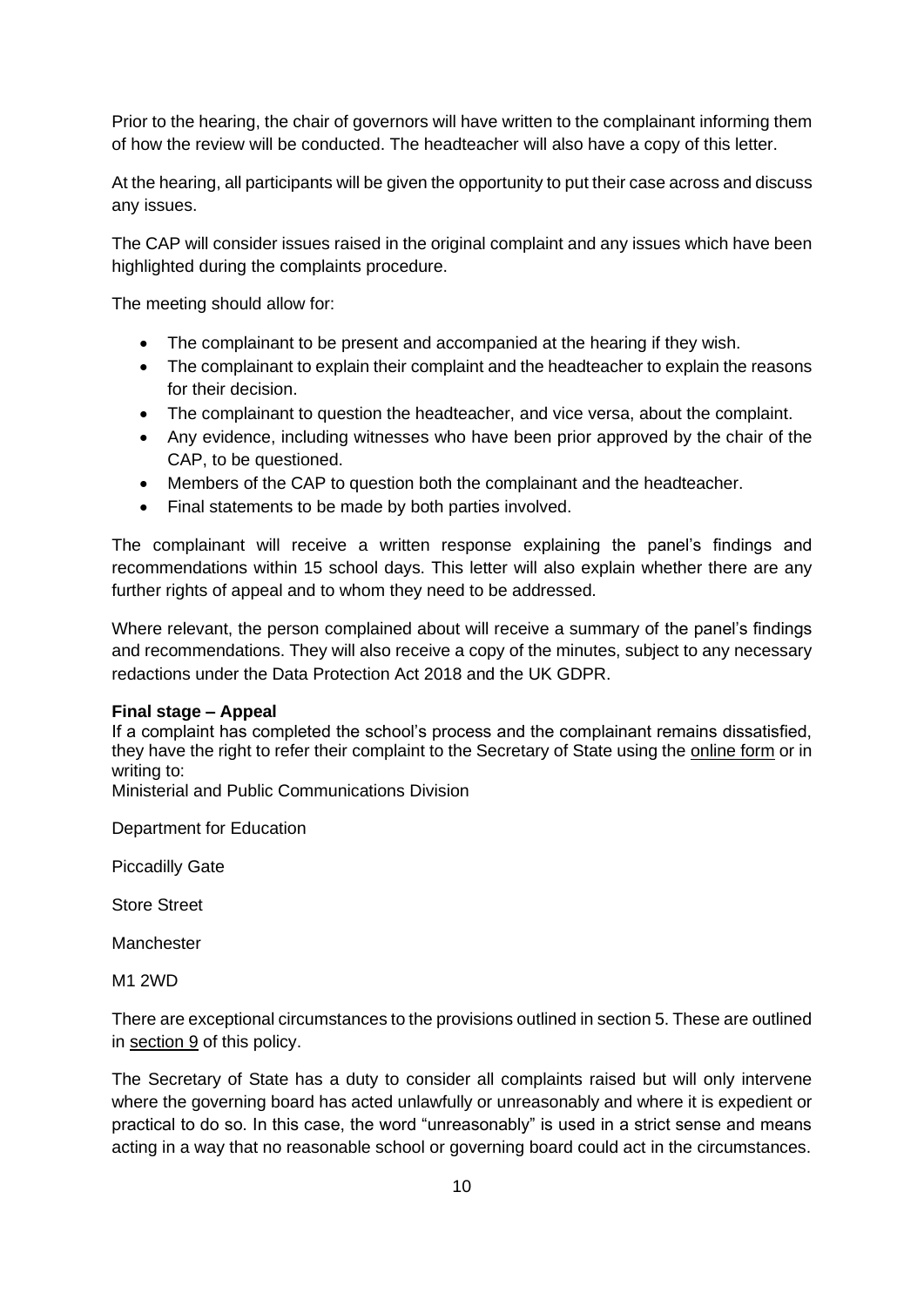## **7. Interviewing witnesses**

When interviewing pupils to gather information regarding a complaint, the interview should be conducted in the presence of another member of staff or, in the case of serious complaints, e.g. where the possibility of criminal investigation exists, in the presence of their parents.

The school will ensure that the conduction of interviews does not prejudice a police or LA designated officer's (LADO) investigation.

The school understands the importance of ensuring a friendly and relaxed area which is free from intimidation. All pupils interviewed will be made fully aware of what the interview concerns and their right to have someone with them. Staff are allowed a colleague and/or trade union representative to support them at their interview. The colleague must not be anyone likely to be interviewed themselves, including their line manager.

The interviewer will not express opinions in words or attitude, so as to not influence the interviewee.

The interviewee will sign a copy of the transcription of the interview.

## **8. Recording a complaint**

A written record shall be kept of any complaint made, whether made via phone, in person or in writing, detailing:

- The main issues raised, the findings and any recommendations.
- Whether the complaint was resolved following an informal route, formal route or panel hearing.
- Actions taken by the school as a result of the complaint (regardless of whether the complaint was upheld).

Recording devices will not be used to review discussions of complaints at a later date. Where there are communication difficulties or disabilities, recording devices may be used for the purposes of reasonable adjustments. The school will consult with the LA before using recording devices.

There will be no audio or visual recording of the proceedings by any party unless a complainant's own disability or individual needs require it. Prior knowledge and consent of all parties attending must be sought before recordings of meetings or conversations take place.

The panel will not normally accept, as evidence, recordings of conversations that were obtained covertly and without the informed consent of all parties being recorded.

Details of any complaint made shall not be shared with the entire governing board. The exception to this is when a complaint is made against the whole governing board and they need to be aware of the allegations made against them, to respond to any independent investigation. Complainants have a right to access copies of these records under the UK GDPR and the Freedom of Information Act 2000.

The school will hold all records of complaints centrally. Correspondence, statements and records relating to individual complaints are kept confidential except where the Secretary of State or a body conducting an inspection requests to access them.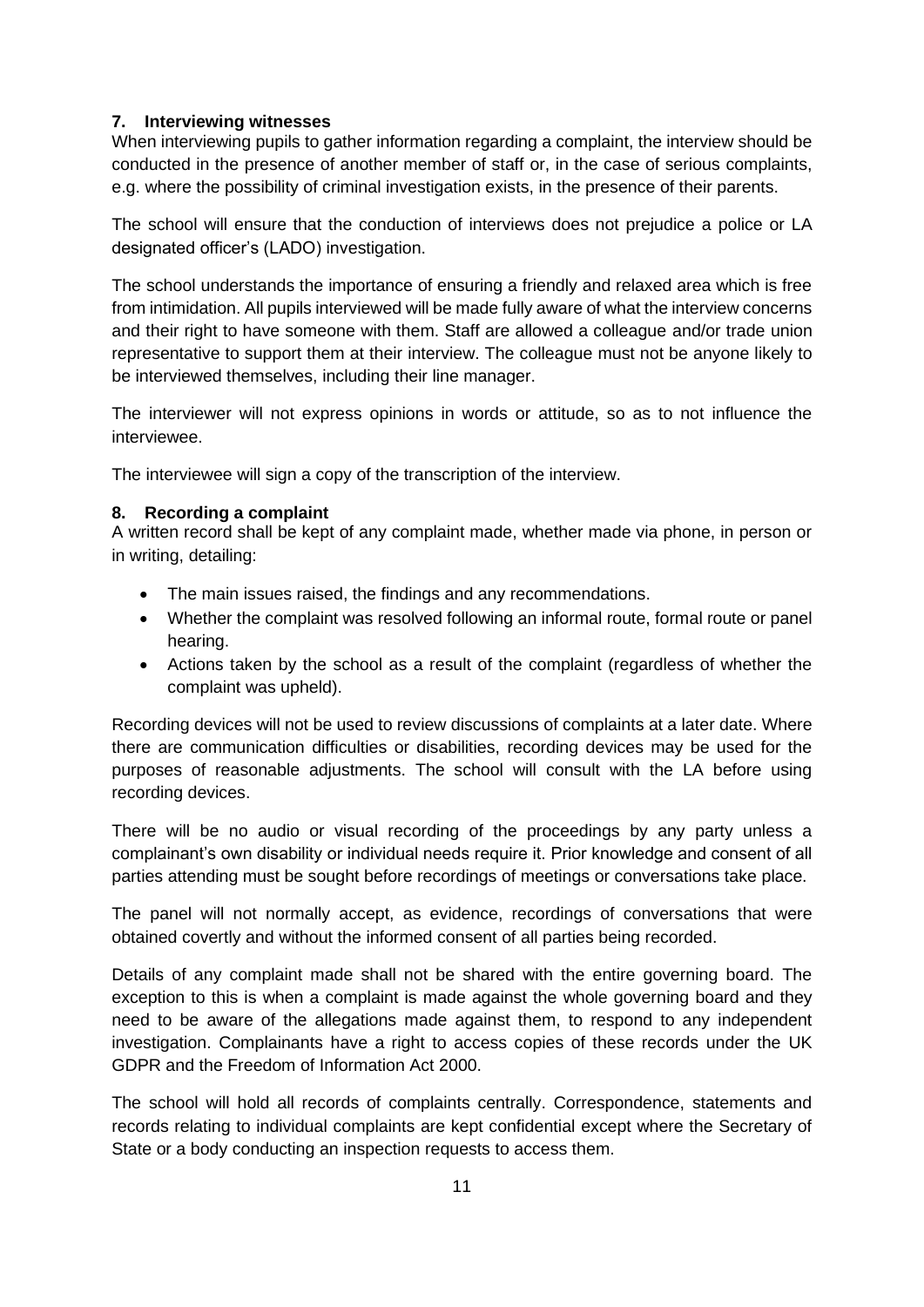## **9. Complaints not covered by this procedure**

Complaints regarding the following topics should be directed to the LA:

- Statutory assessments of SEND
- School re-organisation proposals
- Admissions to schools

Complaints about child protection matters will be handled in line with the school's Child Protection and Safeguarding Policy and in accordance with relevant statutory guidance. Any child protection complaints should be directed to the LADO or the multi-agency safeguarding hub (MASH).

Complaints concerning admissions will be directed to the appropriate admissions authority.

Complaints regarding exclusions will be dealt with in accordance with procedure outlined in the Exclusion Policy.

The school has an internal whistleblowing procedure for all employees, including contractors and temporary staff outlined in the Whistleblowing Policy. Any whistleblowers not wishing to raise the issue with their employer will direct their complaint to the DfE.

Volunteers who have concerns about the school or a member of staff should make their complaint in line with this policy. Volunteers may also be able to complain to the LA or DfE, depending on what the complaint is about.

Staff grievances and disciplinary procedures will be dealt with in line with the Grievance Policy. In these cases, complainants will not be informed of the outcome of any investigations; however, they will be notified that the matter is being addressed.

This complaints procedure is not to be used when addressing any complaints made about services provided by a third party who may use the school premises or facilities. The headteacher will ensure all third-party suppliers have their own complaints procedures in place, and all complaints concerning this should be directed to the service provider.

Complaints about the content of national curriculum should be made to the DfE. Complaints about how the school delivers the curriculum, including RE and RSE, will be dealt with using this complaints procedure.

Any complaints about the content of the daily act of collective worship are dealt with by either:

- The LA.
- The local Standard Advisory Council on Religious Education.
- Another relevant body, e.g. the diocese.

Complaints from parents who are dissatisfied with the handling of a request to withdraw their child from RE or collective worship will be handled in line with this complaints procedure.

Requests for information and issues with the school's process for dealing with FOI requests, will be dealt with in accordance with the Freedom of Information Policy.

#### **10. Exceptional circumstances**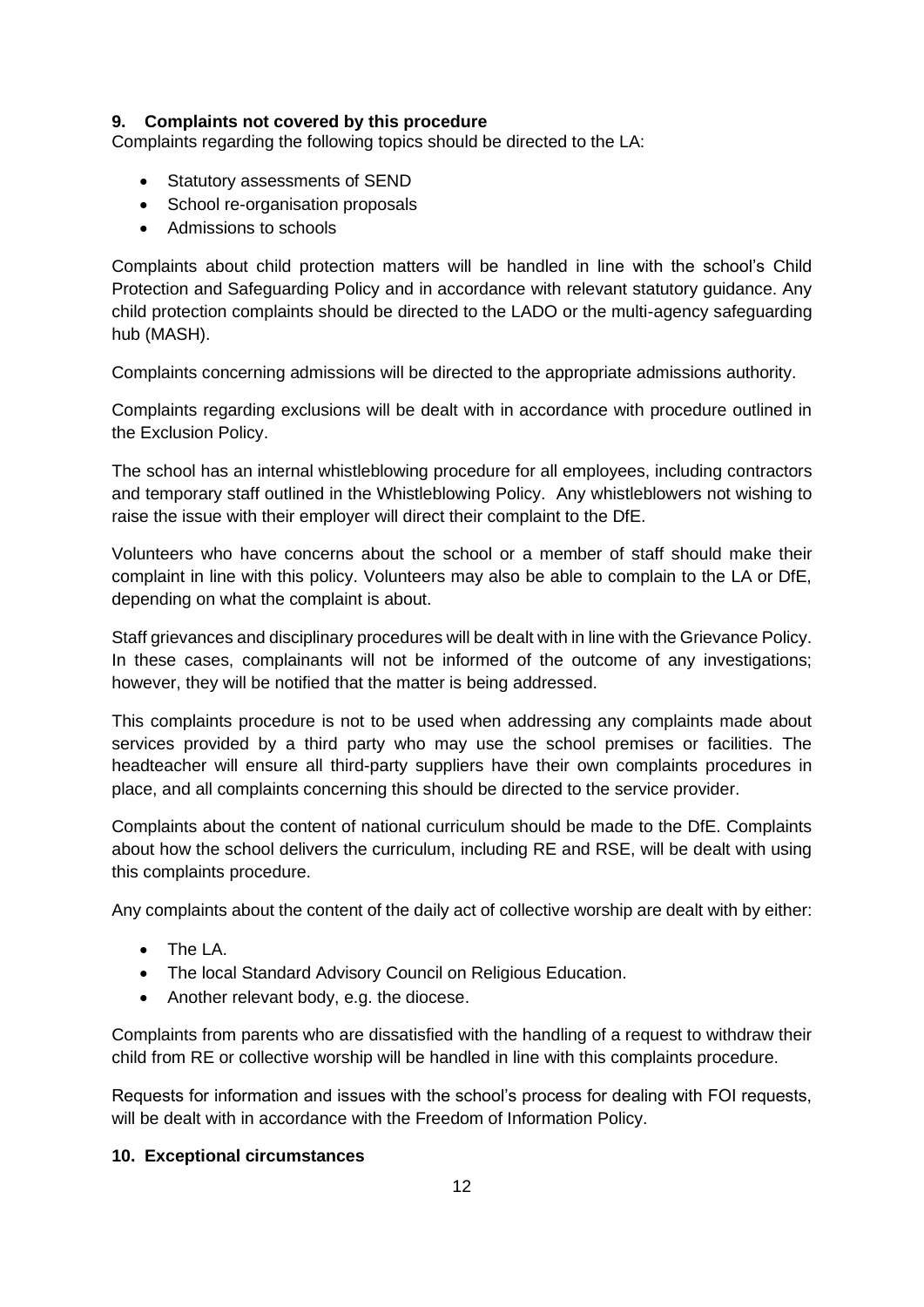The DfE expects complainants to have completed the school's complaints procedure before directing a complaint to them. The exceptions to this include when:

- Pupils are at risk of harm.
- Pupils are missing education.
- A complainant is being prevented from having their complaint progress through the school's complaints procedure.
- The DfE has evidence that the school is proposing to act or is acting unlawfully or unreasonably.

If a social services authority decides to investigate a situation, the headteacher or governing board may postpone the complaints procedure.

Where a matter can be resolved through a legal appeal, it will not be considered as a formal complaint. The key areas are: admissions decisions, certain decisions relating to formal assessment of SEND, and decisions to permanently exclude a child.

If a complainant commences legal action against the school in relation to their complaint, the school will consider whether to suspend the complaints procedure, until those legal proceedings have concluded.

#### **11. Managing unreasonable requests**

The school is committed to dealing with all complaints fairly and impartially, and to providing a high-quality service to those who complain. We will not normally limit the contact complainants have with the school; however, we do not expect our staff to tolerate unacceptable behaviour and will take action to protect staff from that behaviour, including that which is abusive, offensive or threatening.

A complaint may be regarded as unreasonable when the person making the complaint:

- Refuses to articulate their complaint or specify the grounds of a complaint or the outcomes sought by raising the complaint, despite offers of assistance.
- Refuses to cooperate with the complaints investigation process while still wishing their complaint to be resolved.
- Refuses to accept that certain issues are not within the scope of a complaints procedure.
- Insists on the complaint being dealt with in ways which are incompatible with the adopted complaints procedure or with good practice.
- Introduces trivial or irrelevant information which the complainant expects to be taken into account and commented on, or raises large numbers of detailed but unimportant questions, and insists they are fully answered, often immediately and to their own timescales.
- Makes unjustified complaints about staff who are trying to deal with the issues and seeks to have them replaced.
- Changes the basis of the complaint as the investigation proceeds.
- Repeatedly makes the same complaint (despite previous investigations or responses concluding that the complaint is groundless or has been addressed).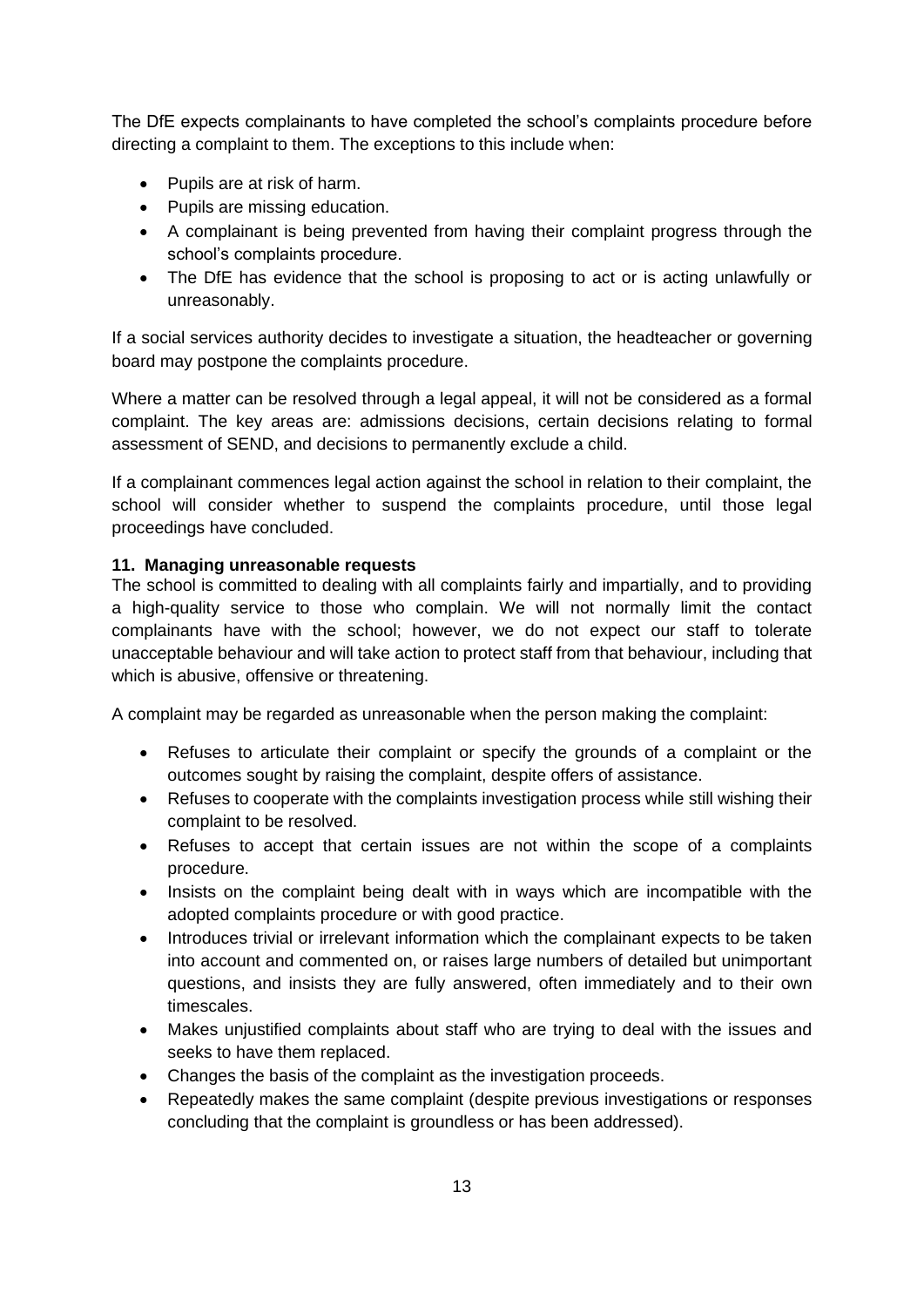- Refuses to accept the findings of the investigation into that complaint where the school's complaints procedure has been fully and properly implemented and completed including referral to the DfE.
- Seeks an unrealistic outcome.
- Makes excessive demands on school time by frequent, lengthy, complicated and stressful contact with staff regarding the complaint in person, in writing, by email and by telephone while the complaint is being dealt with.

A complaint may also be considered unreasonable if the person making the complaint does so either face-to-face, by telephone, in writing or electronically:

- Maliciously.
- Aggressively.
- Using threats, intimidation or violence.
- Using abusive, offensive or discriminatory language.
- Knowing it to be false.
- Using falsified information.
- By publishing unacceptable information in a variety of media, e.g. social media websites and newspapers.

Complainants should limit the numbers of communications with a school while a complaint is being progressed. It is not helpful if repeated correspondence is sent (either by letter, phone, email or text) as it could delay the outcome being reached.

Whenever possible, the headteacher or chair of governors will discuss any concerns with the complainant informally before applying an 'unreasonable' marking.

If the behaviour continues, the headteacher will write to the complainant explaining that their behaviour is unreasonable and asking them to change it. For complainants who excessively contact the school causing a significant level of disruption, the school may specify methods of communication and limit the number of contacts in a communication plan. This will usually be reviewed after six months.

A decision to stop responding will only be considered in circumstances where the following statements are true:

- Every reasonable step has been taken to address the complainant's concerns.
- The complainant has been given a clear statement of the school's position and their options.
- The complainant contacts the school repeatedly, making substantially the same points each time.

If the above criteria are met, in making a decision to stop responding the school will also consider if the complainant is often abusive or aggressive in their communication, makes insulting personal comments about or threats towards staff, and if the school believes their intent is to disrupt or inconvenience the school.

The school will not stop responding to a complainant on the basis that they are difficult to deal with or they ask complex questions.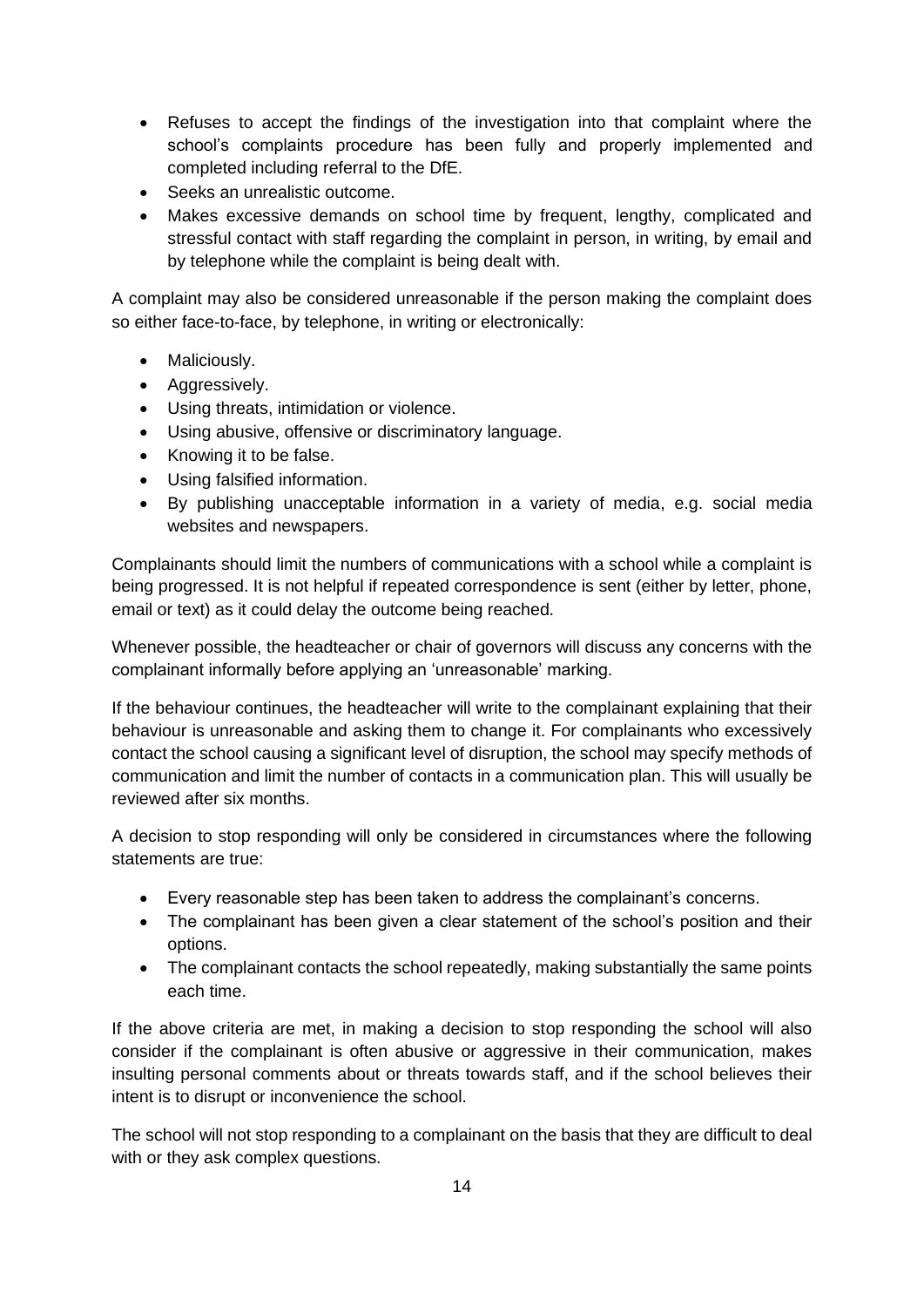In response to any serious incident of aggression or violence, the concerns and actions taken will be put in writing immediately and the police informed. This may include banning an individual from the premises.

#### **12. Complaints campaigns**

For the purposes of this policy, "**complaints campaigns**" are where the school receives large volumes of complaints that are all based on the same subject.

Where the school becomes the subject of a complaints campaign from complainants who are not connected with the school, a standard, single response will be published on the school's website. If the school receives a large number of complaints about the same subject from complainants who are connected to the school, e.g. parents, each complainant will receive an individual response.

If complainants remain dissatisfied with the school's response, they will be directed to the DfE.

#### **13. Barring from the premises**

School premises are private property and therefore any individual may be barred from entering the premises.

If an individual's behaviour is cause for concern, the headteacher or chair of governors will ask the individual to leave the premises.

The headteacher will notify the parties involved in writing, explaining that their implied licence for access to the premises has been temporarily revoked and why, subject to any representations that the individual may wish to make.

The individual involved will be given the opportunity to formally express their views regarding the decision to bar them. This decision to bar will be reviewed by the chair of governors or a committee of the governing board, taking into account any discussions following the incident. If the decision is made to continue the bar, the individual will be contacted in writing, informing them of how long the bar will be in place, and when the decision will be reviewed.

Anyone wishing to make a complaint regarding a barring order can do so in writing, including email, to the headteacher or chair of governors.

Once the school's complaints procedure is completed, the only remaining avenue of appeal is through the Courts.

#### **14. Standard of fluency complaints**

As members of a public authority, all staff are subject to the fluency duty imposed by the Immigration Act 2016, which requires staff members to have an appropriate level of fluency in English in order to teach pupils.

The school is free to determine the level of spoken communication necessary in order for staff members to develop effective performance, but it will be matched to the demands of the role in question.

The school will be satisfied that an individual has the necessary level of fluency appropriate for the role they will be undertaking, whether this is an existing or potential new member of staff. If a member of the school community feels that a staff member has insufficient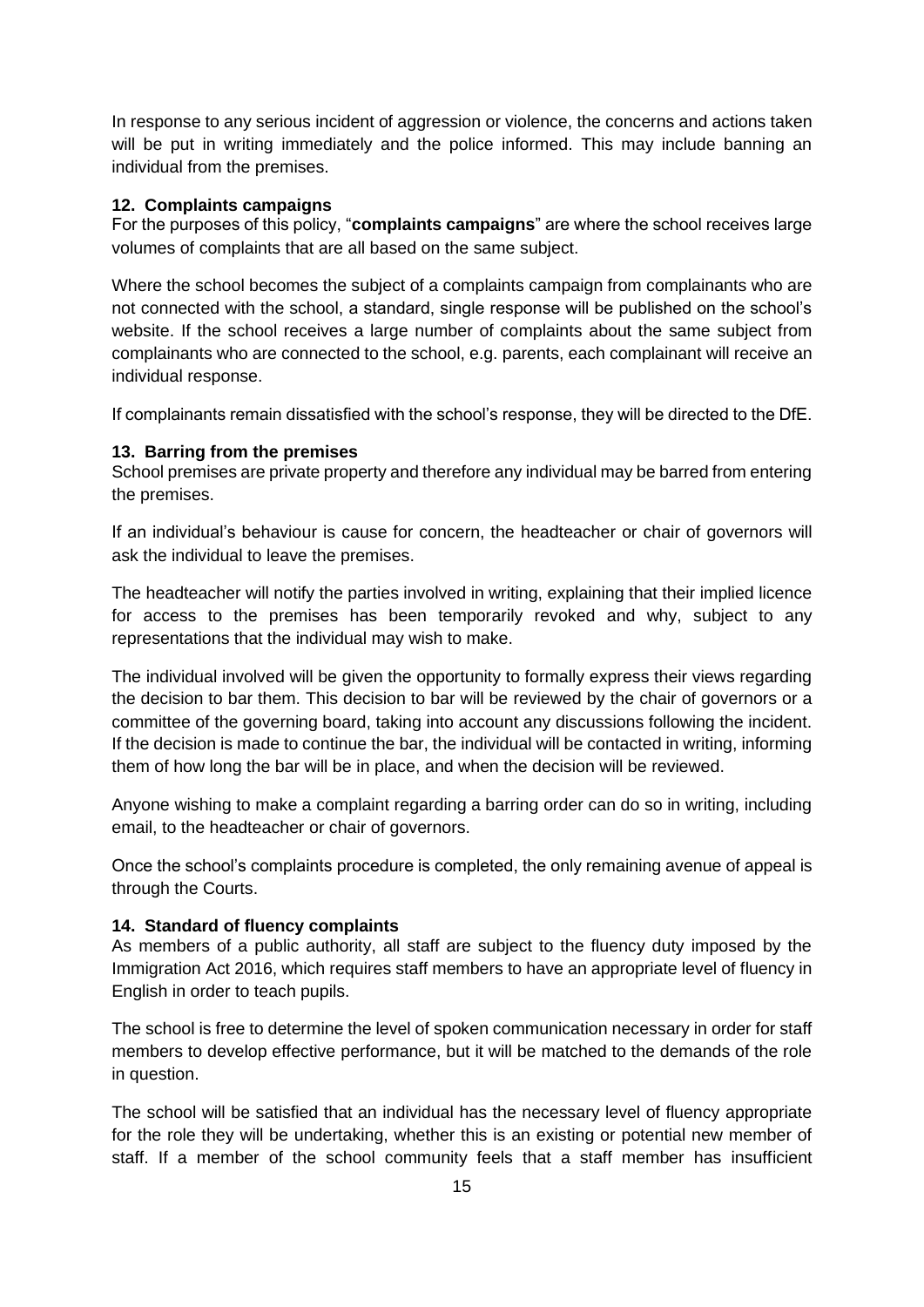proficiency in spoken English for the performance of their role, they are required to follow the complaints procedure outlined in section 5 of this policy.

For the purpose of this policy, a **"legitimate complaint"** is one which is about the standard of spoken English of a member of staff; complaints regarding an individual's accent, dialect, manner or tone of communication are not considered legitimate complaints.

All legitimate complaints regarding the fluency duty will be handled in line with the processes outlined in this policy.

In addition to the processes outlined in this policy, the school will assess the merits of a legitimate complaint against the necessary standard of spoken English fluency required for the role in question. To assess the merits, the school will undertake an objective assessment against clear criteria set out in the role specification or, against the level of fluency descriptors relevant to the role in question. If the complaint is upheld, the school will consider what action is necessary to meet the fluency duty; this may include:

- Specific training
- Specific re-training
- Assessment
- Re-deployment
- Dismissal

Appropriate support will be provided to staff to ensure that they are protected from vexatious complaints and are not subjected to unnecessary fluency testing.

Records of complaints regarding fluency will be kept in accordance with the processes outlined in section 7 of this policy.

#### **15. Role of the school complaints unit (SCU)**

If a complainant remains dissatisfied once the complaint procedure has been completed, they have the right to refer their complaint to the Secretary of State.

If a complainant wishes to escalate a complaint of bias, the DfE will require evidence to be submitted with the complaint. The Secretary of State will only intervene when they believe that the governing board has acted unlawfully or unreasonably.

The SCU will not overturn a school's decision about a complaint except in exceptional circumstances, such as the school acting unlawfully.

When making a final decision about a complaint, the school reserves the right to seek advice from the SCU on whether they are acting reasonably and lawfully; however, they will not be able to advise on how to resolve the complaint.

#### **16. Transferring data**

When a pupil changes school, the pupil's educational record will be transferred to the new school and no copies will be kept.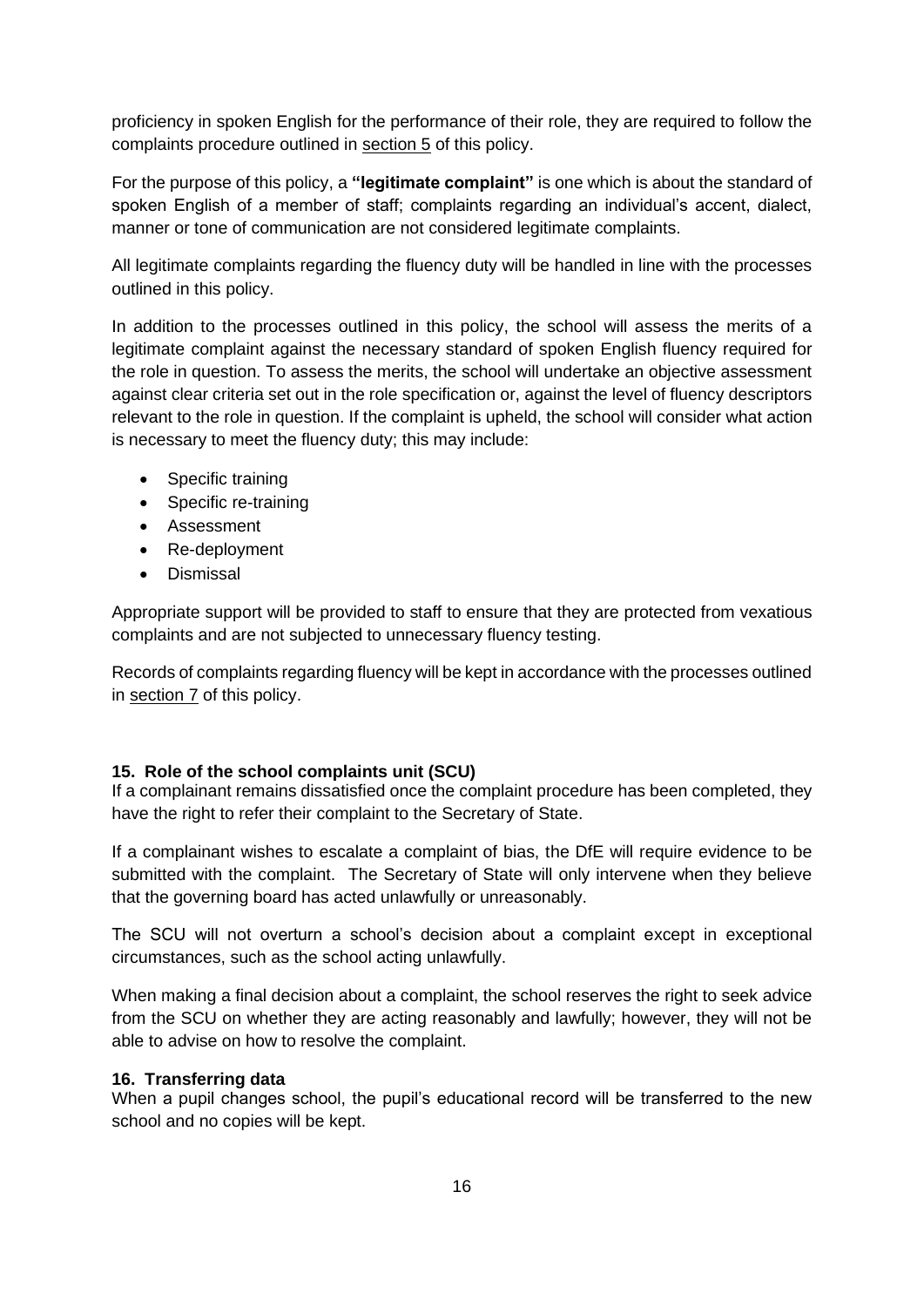The school will hold records of complaints separate to pupil records while a complaint is ongoing, so that access to these records can be maintained.

Information that the school retains relating to a complaint will be stored securely and in line with the school's Records Management Policy.

## **17. Availability**

A copy of this policy will be published on the school website in accordance with the School Information (England) (Amendment) Regulations 2016.

### **18. Monitoring and review**

The complaints procedure will be reviewed annually, taking into account any legislative changes and the latest guidance issued by the DfE.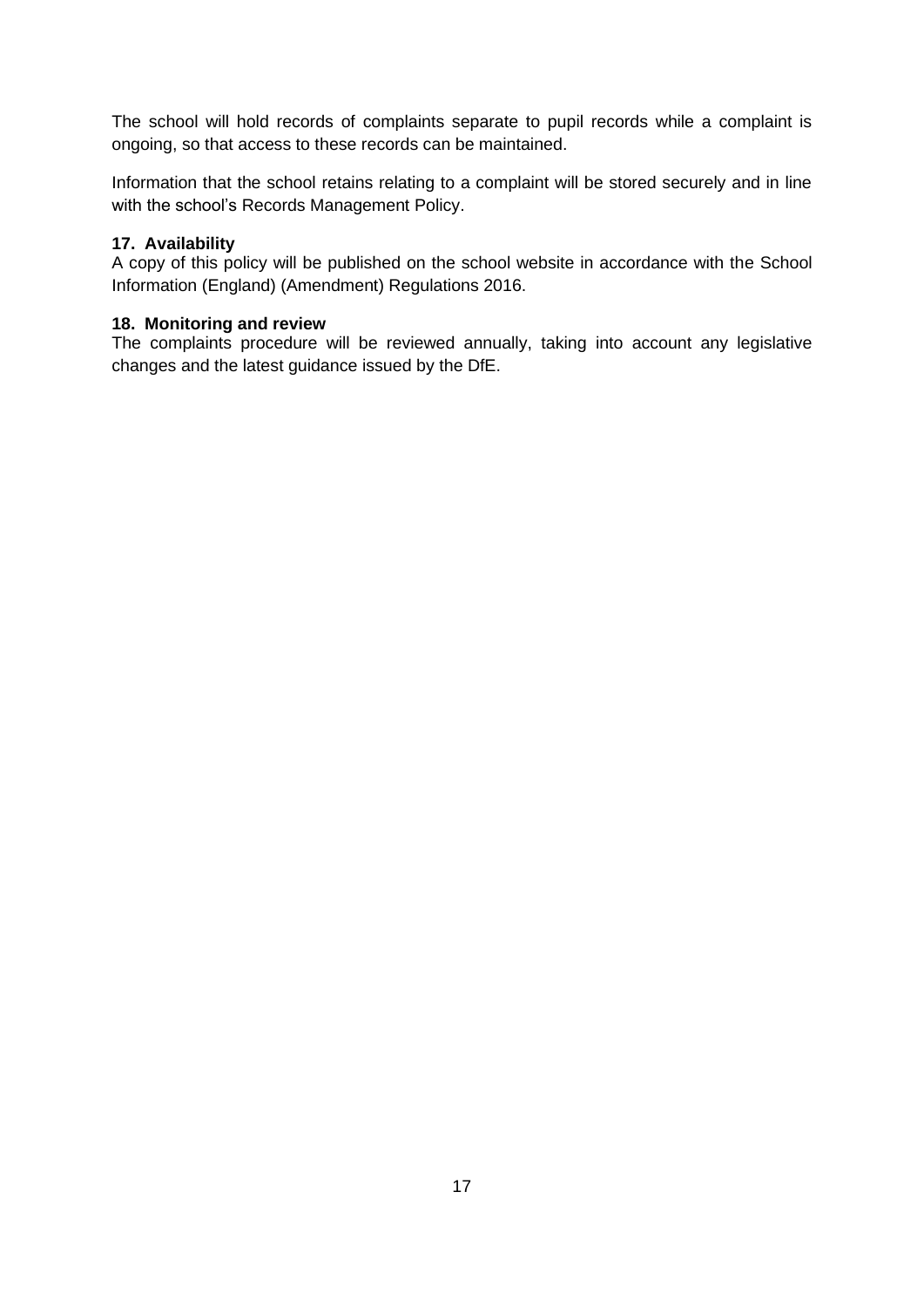# **Complaints Procedure Form**

If you have tried unsuccessfully to resolve your complaint and wish to take the matter further, please complete this form and send it to the headteacher. (If your complaint is against the headteacher, you will need to send the form to the chair of the governing board.)

| Name:                                                                                      | Address:  |
|--------------------------------------------------------------------------------------------|-----------|
|                                                                                            |           |
| Daytime telephone number:                                                                  |           |
|                                                                                            |           |
| Evening telephone number:                                                                  |           |
|                                                                                            |           |
| Email:                                                                                     | Postcode: |
|                                                                                            |           |
| What is your complaint concerning, and what action would you like the headteacher to take? |           |
|                                                                                            |           |
|                                                                                            |           |
|                                                                                            |           |
|                                                                                            |           |
| When did you discuss your concern/complaint with the appropriate member of staff?          |           |
|                                                                                            |           |
|                                                                                            |           |
|                                                                                            |           |
|                                                                                            |           |
| What was the result of the discussion?                                                     |           |
|                                                                                            |           |
|                                                                                            |           |
|                                                                                            |           |
|                                                                                            |           |
|                                                                                            |           |
| Signed:                                                                                    | Date:     |
|                                                                                            |           |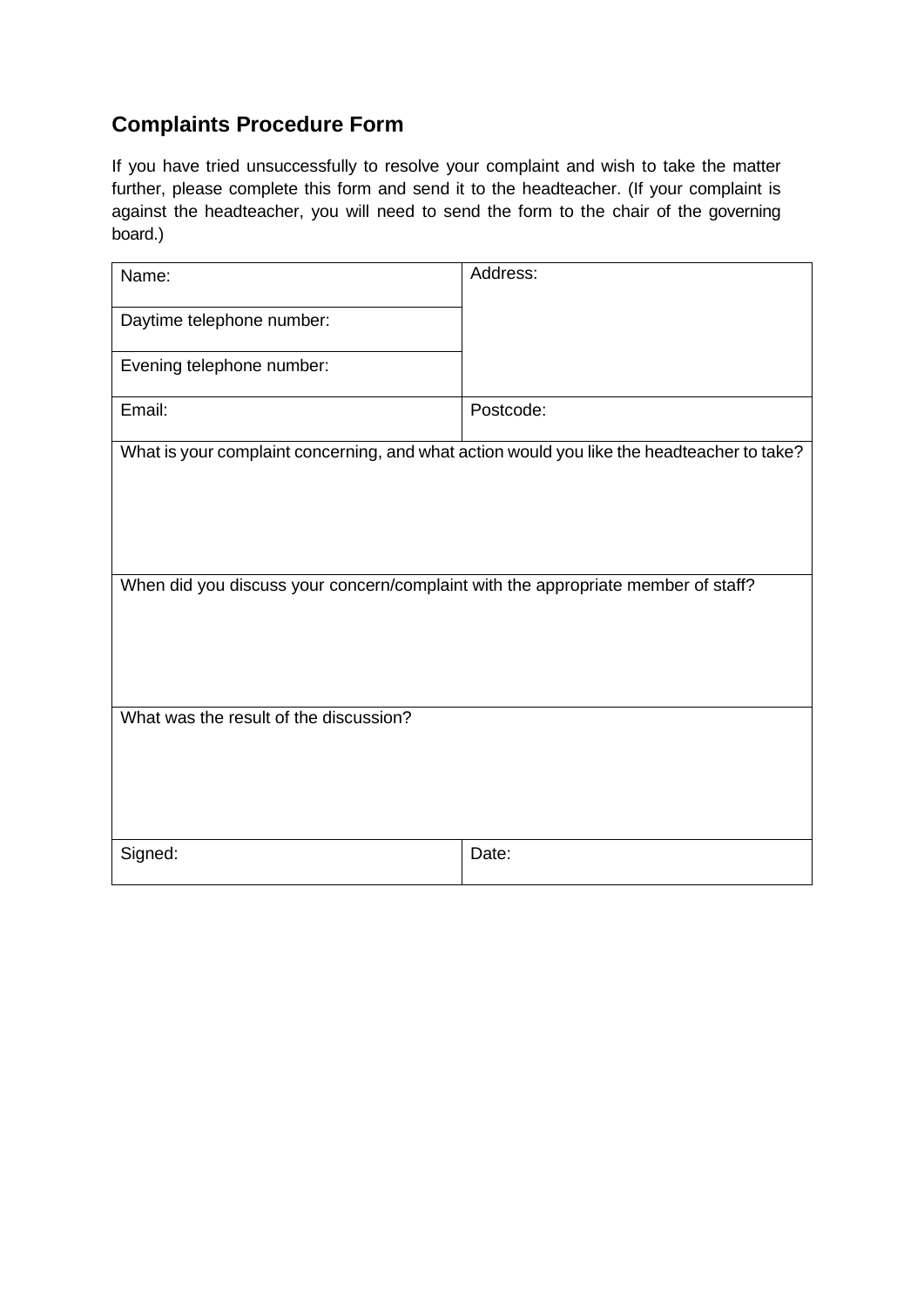# **Example Letter to Complainant for a Stage Three Complaint**

## **RE: Stage two complaint**

Dear *addressee's name*,

Thank you for your letter dated *date* setting out the reasons why you are not satisfied with the headteacher's response to your complaint about *details of the complaint*.

I am writing to let you know that I will be arranging for a complaints appeal panel (CAP) to consider your complaint, in accordance with our school's complaints procedure.

As explained in the procedure, *the chair* of the CAP will advise, in writing, how the CAP intends to consider your complaint.

Yours sincerely,

Chair of the governing board